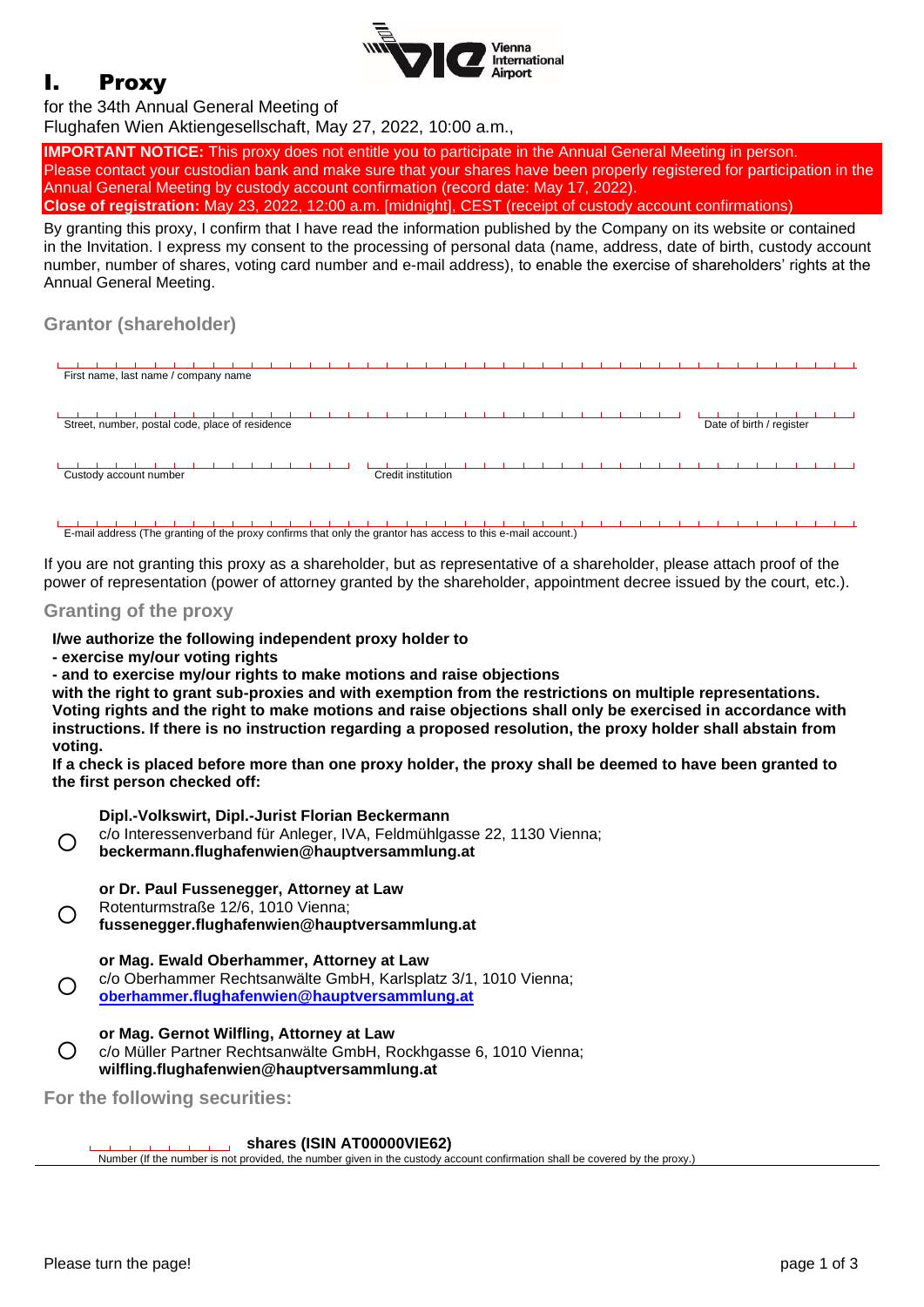## II. Instructions

for the 34th Annual General Meeting of Flughafen Wien Aktiengesellschaft, May 27, 2022, 10:00 a.m.,

**Voting instructions for the proposed resolutions under the agenda items** 

The proxy holder is instructed to exercise my (our) voting rights for the resolutions proposed by the administration (Management Board and Supervisory Board), which are available on the Company's Internet website, as follows:

|    | (Please place an x in the box $\mathbf{\Sigma}$ . Do not use a red pencil.)                                                                                                                                                                                                                                       | <b>FOR</b>                     | <b>AGAINST</b>                            | <b>ABSTAIN</b> |
|----|-------------------------------------------------------------------------------------------------------------------------------------------------------------------------------------------------------------------------------------------------------------------------------------------------------------------|--------------------------------|-------------------------------------------|----------------|
|    | Resolutions proposed by the administration                                                                                                                                                                                                                                                                        |                                |                                           |                |
| 1. | Presentation of the annual financial statements and Management Report, the Corporate Govern-<br>ance Report, the consolidated financial statements, the Group Management Report, the resolution<br>on the appropriation of the net profit and the Report of the Supervisory Board on the 2021 finan-<br>cial year |                                | No voting necessary                       |                |
| 2. | Resolution on the appropriation of the net profit                                                                                                                                                                                                                                                                 | □                              | □                                         | □              |
| 3. | Resolution on the discharge of the members of the Management Board for the 2021 financial year                                                                                                                                                                                                                    | □                              | □                                         | □              |
| 4. | Resolution on the discharge of the members of the Supervisory Board for the 2021 financial year                                                                                                                                                                                                                   | $\Box$                         | □                                         | □              |
| 5. | Election of the auditor for the annual financial statements and consolidated financial statements<br>for the 2022 financial year                                                                                                                                                                                  | □                              | □                                         | □              |
| 6. | Resolution on the Remuneration Report                                                                                                                                                                                                                                                                             | □                              | □                                         | □              |
| 7. | Elections to the Supervisory Board                                                                                                                                                                                                                                                                                |                                |                                           |                |
|    | Election of Susanne Höllinger                                                                                                                                                                                                                                                                                     | $\Box$                         | □                                         | □              |
|    | Election of Ewald Kirschner                                                                                                                                                                                                                                                                                       | □                              | □                                         | □              |
|    | Election of Lars Bespolka                                                                                                                                                                                                                                                                                         | $\Box$                         | $\Box$                                    | □              |
|    | Election of Herbert Paierl                                                                                                                                                                                                                                                                                        | $\Box$                         | □                                         | □              |
|    | <b>Election of Manfred Pernsteiner</b>                                                                                                                                                                                                                                                                            | П                              | □                                         | □              |
|    | Election of Karin Rest                                                                                                                                                                                                                                                                                            | П                              | П                                         | П              |
|    | Election of Boris Schucht                                                                                                                                                                                                                                                                                         | $\Box$                         | □                                         | □              |
|    | Election of Gerhard Starsich                                                                                                                                                                                                                                                                                      | □                              | □                                         | □              |
|    | Election of Karin Zipperer                                                                                                                                                                                                                                                                                        | П                              | П                                         | П              |
|    | Election of Sonja Steßl                                                                                                                                                                                                                                                                                           | П                              | п                                         | □              |
| 8. | Resolution on the remuneration of the members of the Supervisory Board                                                                                                                                                                                                                                            | $\Box$                         | □                                         | $\Box$         |
|    |                                                                                                                                                                                                                                                                                                                   |                                |                                           |                |
|    | Other motions proposed<br>(Please place an x in the box $\mathbf{\Sigma}$ . Do not use a red pencil.)                                                                                                                                                                                                             | For the<br>motions<br>proposed | <b>Against the</b><br>motions<br>proposed | Abstain        |
|    | In case of new or altered motions of one or several shareholders in the Annual<br>General Meeting I instruct the special proxy holder to exercise my voting rights as fol-<br>lows                                                                                                                                | $\Box$                         | □                                         | □              |
|    | In case of new or altered motions of the Management Board or the Supervisory<br><b>Board</b> in the Annual General Meeting I instruct the special proxy holder to exercise my<br>voting rights as follows                                                                                                         | $\Box$                         | □                                         | □              |

If a separate vote is held on individual items of a particular resolution, the instructions issued for this resolution shall apply to each individual vote.

The proxy holder shall abstain with respect to proposed resolutions for which no instruction or an ambiguous instruction has been issued (e.g., simultaneously FOR and AGAINST the same proposed resolution).

If additional or modified instructions are issued after this form is sent, the instructions issued here shall remain in effect to the extent that they have not been modified or revoked.